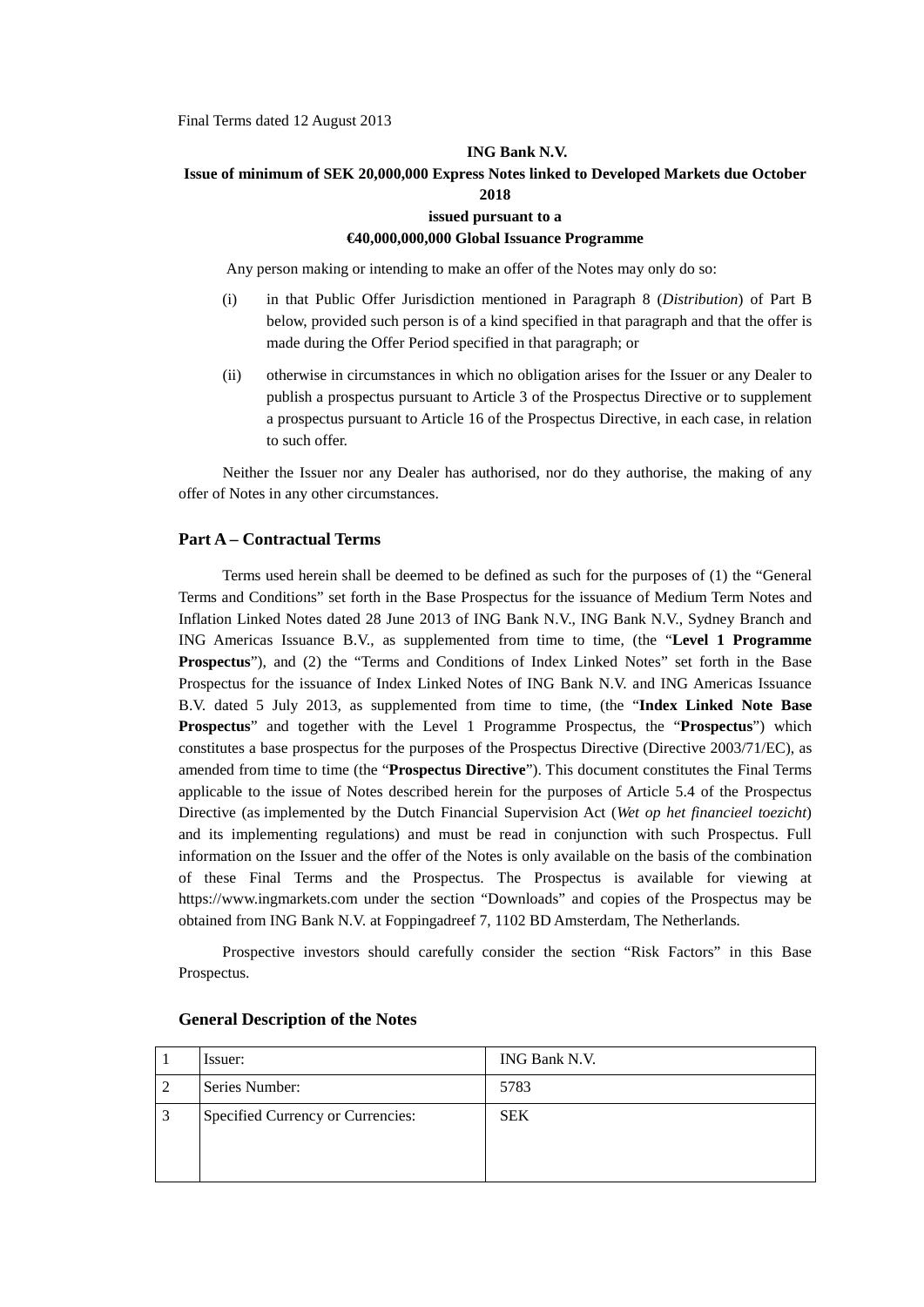| $\overline{4}$ | <b>Aggregate Nominal Amount:</b>                                          | A minimum of SEK 20,000,000 (The final<br>Aggregate Nominal Amount shall be determined<br>by the Issuer in its sole and absolute discretion,                                                               |
|----------------|---------------------------------------------------------------------------|------------------------------------------------------------------------------------------------------------------------------------------------------------------------------------------------------------|
|                |                                                                           | the<br>number<br>of<br>allocations<br>taking<br>into<br>consideration. The final Aggregate Nominal<br>Amount shall be announced on or about the                                                            |
|                |                                                                           | Strike Date on www.ingmarkets.com).                                                                                                                                                                        |
| 5              | <b>Issue Price:</b>                                                       | 100 per cent. of the Aggregate Nominal Amount.                                                                                                                                                             |
| 6              | <b>Specified Denominations:</b><br>(i)                                    | <b>SEK 10,000</b>                                                                                                                                                                                          |
|                | <b>Calculation Amount:</b><br>(ii)                                        | <b>SEK 10,000</b>                                                                                                                                                                                          |
| 7              | <b>Issue Date:</b><br>(i)                                                 | 3 October 2013                                                                                                                                                                                             |
|                | (ii) Interest Commencement Date:                                          | <b>Issue Date</b>                                                                                                                                                                                          |
| 8              | <b>Maturity Date:</b>                                                     | 3 October 2018                                                                                                                                                                                             |
| 9              | <b>Interest Basis:</b>                                                    | Memory Interest(further particulars specified<br>below)                                                                                                                                                    |
| 10             | Redemption/Payment Basis:                                                 | Subject to any purchase and cancellation or early<br>redemption, the Notes will be redeemed on the<br>Maturity Date at the Final Redemption Amount<br>calculated in accordance with paragraph 47<br>below. |
| 11             | Change of Interest Basis:                                                 | Not Applicable                                                                                                                                                                                             |
| 12             | Put/Call Options:                                                         | Not Applicable                                                                                                                                                                                             |
|                | PROVISIONS RELATING TO INTEREST (IF ANY) PAYABLE                          |                                                                                                                                                                                                            |
| 13             | <b>Fixed Rate Note Provisions:</b>                                        | Not Applicable                                                                                                                                                                                             |
| 14             | <b>Floating Rate Note Provisions:</b>                                     | Not Applicable                                                                                                                                                                                             |
| 15             | <b>Zero Coupon Note Provisions:</b>                                       | Not Applicable                                                                                                                                                                                             |
| 16             | <b>Tailor-Made Interest Note Provisions:</b>                              | Not Applicable                                                                                                                                                                                             |
| 17             | <b>Step-Up Interest Note Provisions:</b>                                  | Not Applicable                                                                                                                                                                                             |
| 18             | <b>Floater Interest Note Provisions:</b>                                  | Not Applicable                                                                                                                                                                                             |
| 19             | <b>Floater with Lock-In Interest Note</b><br><b>Provisions:</b>           | Not Applicable                                                                                                                                                                                             |
| 20             | <b>Reverse Floater Interest Note</b><br><b>Provisions:</b>                | Not Applicable                                                                                                                                                                                             |
| 21             | <b>Ratchet Floater Interest Note</b><br><b>Provisions:</b>                | Not Applicable                                                                                                                                                                                             |
| 22             | <b>Switchable (Fixed to Floating) Interest</b><br><b>Note Provisions:</b> | Not Applicable                                                                                                                                                                                             |
| 23             | <b>Switchable (Floating to Fixed) Interest</b><br><b>Note Provisions:</b> | Not Applicable                                                                                                                                                                                             |
| 24             | <b>Steepener Interest Note Provisions:</b>                                | Not Applicable                                                                                                                                                                                             |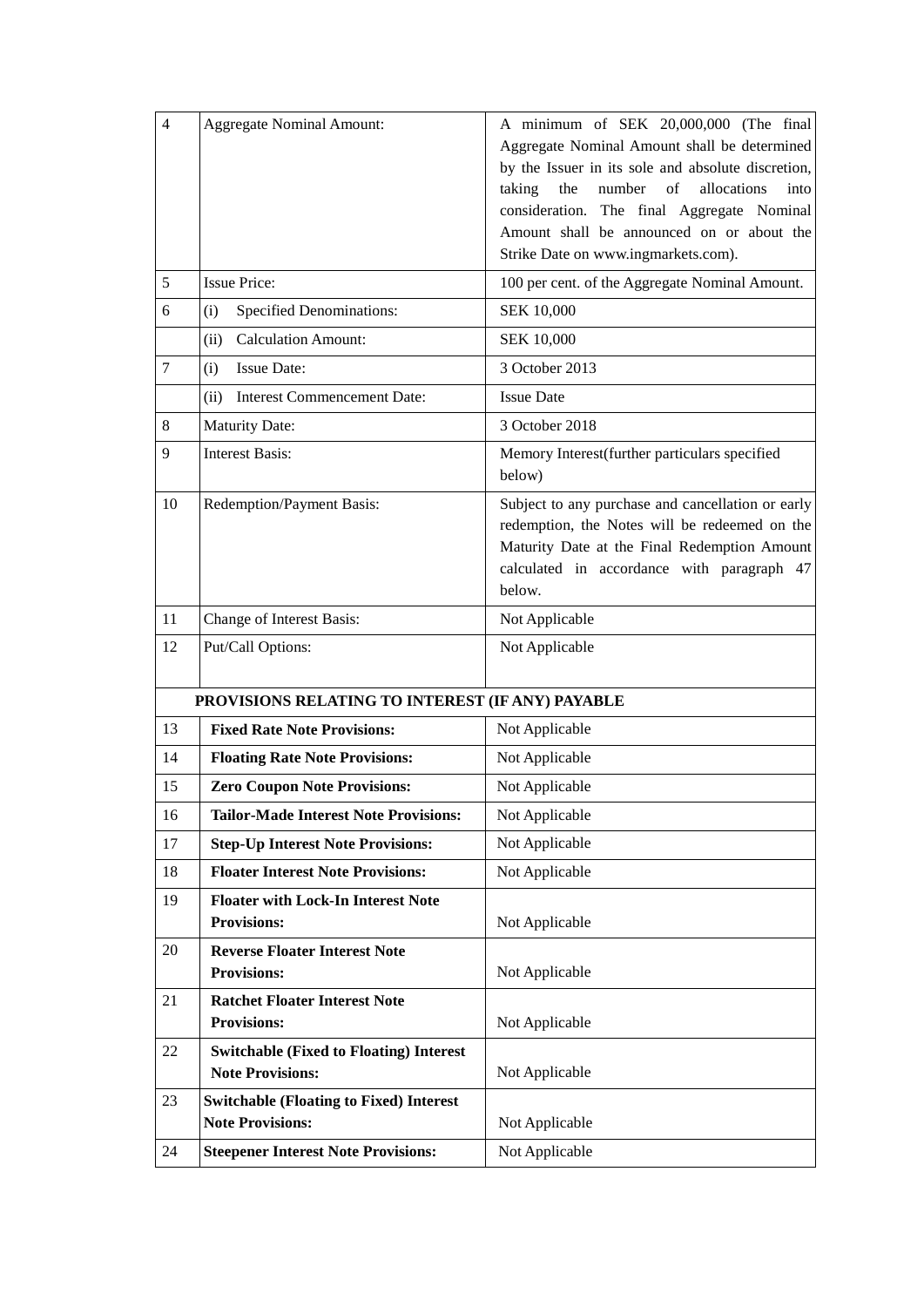| 25 | <b>Steepener with Lock-In Interest Note</b><br><b>Provisions:</b>                       | Not Applicable                                                                              |                                                  |
|----|-----------------------------------------------------------------------------------------|---------------------------------------------------------------------------------------------|--------------------------------------------------|
| 26 | <b>Range Accrual (Rates) Interest Note</b>                                              |                                                                                             |                                                  |
|    | <b>Provisions:</b>                                                                      | Not Applicable                                                                              |                                                  |
| 27 | <b>Range Accrual(Spread) Interest Note</b>                                              |                                                                                             |                                                  |
|    | <b>Provisions:</b>                                                                      | Not Applicable                                                                              |                                                  |
| 28 | <b>Inverse Range Accrual Interest Note</b>                                              |                                                                                             |                                                  |
|    | <b>Provisions:</b>                                                                      | Not Applicable                                                                              |                                                  |
| 29 | <b>KO Range Accrual Interest Note</b><br><b>Provisions:</b>                             |                                                                                             |                                                  |
|    |                                                                                         | Not Applicable                                                                              |                                                  |
| 30 | <b>Dual Range Accrual Interest Note</b><br><b>Provisions:</b>                           |                                                                                             |                                                  |
|    |                                                                                         | Not Applicable                                                                              |                                                  |
| 31 | <b>Snowball Interest Note Provisions:</b>                                               | Not Applicable                                                                              |                                                  |
| 32 | <b>SnowRanger Interest Note Provisions:</b>                                             | Not Applicable                                                                              |                                                  |
| 33 | <b>Barrier(Rates) Interest Note Provisions:</b>                                         | Not Applicable                                                                              |                                                  |
| 34 | <b>Reference Item(Inflation) Performance</b><br><b>Linked Interest Note Provisions:</b> | Not Applicable                                                                              |                                                  |
| 35 | <b>Reference Item(Inflation) Indexed</b>                                                |                                                                                             |                                                  |
|    | <b>Interest Note Provisions:</b>                                                        | Not Applicable                                                                              |                                                  |
| 36 | <b>Step-Up Barrier Interest Note Provisions:</b>                                        | Not Applicable                                                                              |                                                  |
| 37 | <b>Memory Interest Note Provisions:</b>                                                 | Applicable                                                                                  |                                                  |
|    | <b>Additional Business Centre(s):</b><br>(i)                                            | <b>TARGET</b>                                                                               |                                                  |
|    | Asian-in:<br>(ii)                                                                       | Not Applicable                                                                              |                                                  |
|    | (iii) Basket Level Determination:                                                       | Not Applicable                                                                              |                                                  |
|    | (iv) Business Day Convention:                                                           | Following Business Day Convention(Unadjusted)                                               |                                                  |
|    | Coupon Barrier Criterion:<br>(v)                                                        | Excess/Equal                                                                                |                                                  |
|    | (vi) Coupon Barrier Schedule:                                                           | <b>Interest Period(t) (ending on</b><br>(but excluding) Interest<br><b>Payment Date(t))</b> | <b>Coupon Barrier(t)</b>                         |
|    |                                                                                         | $t=1$ to 10                                                                                 | 80 per cent. of the Initial<br>Index Level $(k)$ |
|    | (vii) Coupon Observation Date Schedule:                                                 | <b>Interest Period(t) (ending on</b><br>(but excluding) Interest<br><b>Payment Date(t))</b> | <b>Coupon Observation</b><br>Date(t)             |
|    |                                                                                         | $t=1$                                                                                       | 19 March 2014                                    |
|    |                                                                                         | $t=2$                                                                                       | 19 September 2014                                |
|    |                                                                                         | $t=3$<br>$t = 4$                                                                            | 19 March 2015<br>21 September 2015               |
|    |                                                                                         | $t = 5$                                                                                     | 21 March 2016                                    |
|    |                                                                                         | $t=6$                                                                                       | 19 September 2016                                |
|    |                                                                                         | $t = 7$                                                                                     | 20 March 2017                                    |
|    |                                                                                         | $t = 8$                                                                                     | 19 September 2017                                |
|    |                                                                                         | $t=9$                                                                                       | 19 March 2018                                    |
|    |                                                                                         | $t=10$                                                                                      | Valuation Date                                   |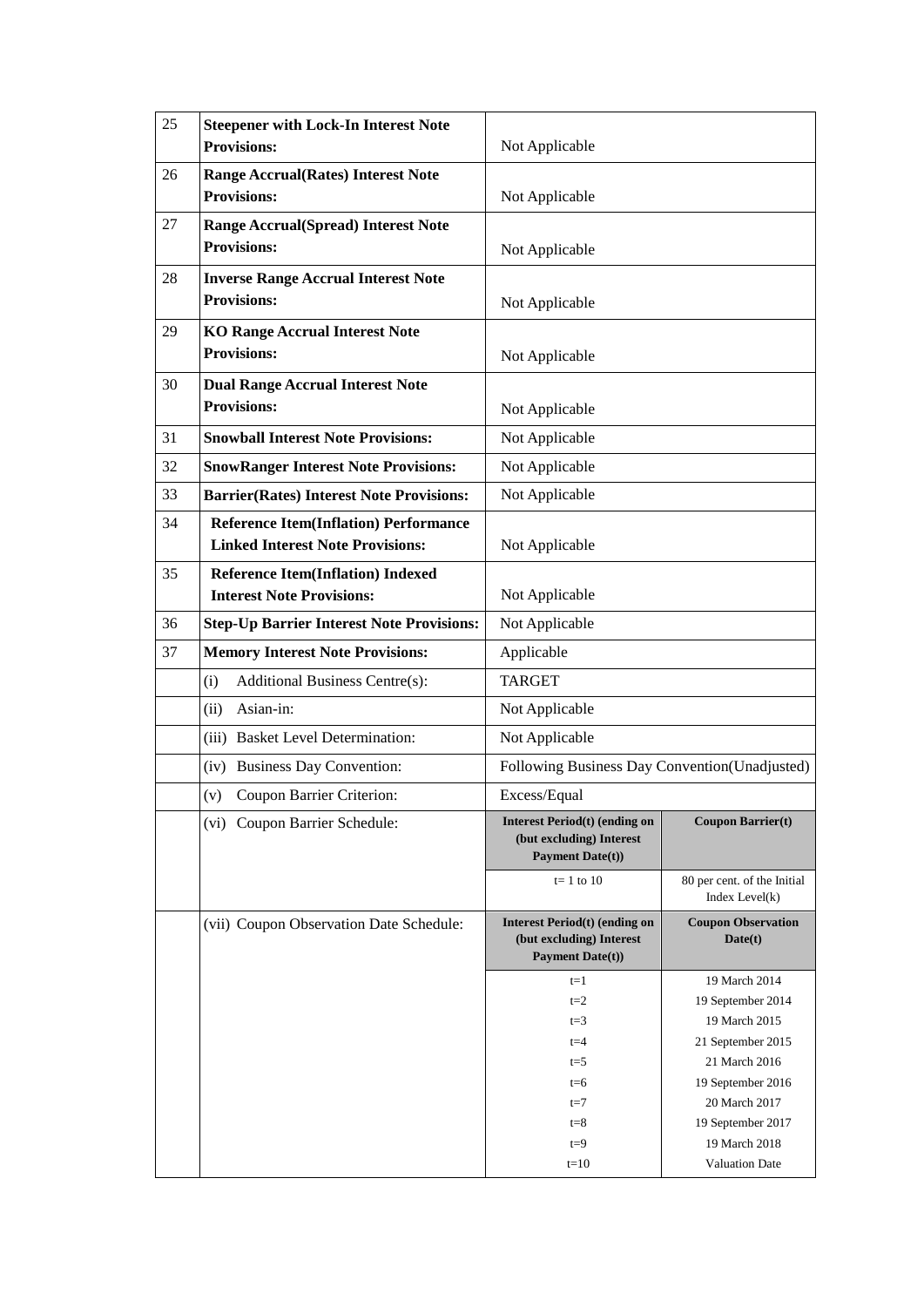|    | (viii) Day Count Fraction:                                                                       | 1/1                                                                                                                                                                                                                                                                      |
|----|--------------------------------------------------------------------------------------------------|--------------------------------------------------------------------------------------------------------------------------------------------------------------------------------------------------------------------------------------------------------------------------|
|    | (ix) Interest Payment Dates:                                                                     | 3 April 2014, 3 October 2014, 7 April 2015, 5<br>October 2015, 4 April 2016, 3 October 2016, 3<br>April 2017, 3 October 2017, 3 April 2018 and the<br>Maturity Date.                                                                                                     |
|    | Lookback-in:<br>(x)                                                                              | Not Applicable                                                                                                                                                                                                                                                           |
|    | (xi) Memory:                                                                                     | 4.25 per cent. (indicative, the final Memory shall<br>be determined by the Issuer on or about the Strike<br>shall<br>Date<br>and<br>be<br>announced<br><sub>on</sub><br>www.ingmarkets.com. The final Memory shall<br>not be less than 3.25 per cent.)                   |
|    | (xii) Party responsible for calculating the                                                      |                                                                                                                                                                                                                                                                          |
|    | Rate<br>of<br>Interest<br>Interest(s)<br>and<br>Amount:                                          | <b>Calculation Agent</b>                                                                                                                                                                                                                                                 |
|    | (xiii) Specified Time:                                                                           | Applicable                                                                                                                                                                                                                                                               |
|    | <b>Constant Monitoring:</b>                                                                      | Not Applicable                                                                                                                                                                                                                                                           |
|    | Valuation Time Only:                                                                             | Applicable                                                                                                                                                                                                                                                               |
|    | $(xiv)$ Rate of Interest $(1)$ :                                                                 | 4.25 per cent. (indicative, the final Rate of<br>Interest $(1)$ shall be determined by the Issuer on or<br>about the Strike Date and shall be announced on<br>www.ingmarkets.com.<br>The<br>final<br>Rate<br>of<br>Interest $(1)$ shall not be less than 3.25 per cent.) |
|    | (xv) Strike Date:                                                                                | 19 September 2013                                                                                                                                                                                                                                                        |
|    | (xvi) Other terms relating to the method of<br>calculating interest on Memory Interest<br>Notes: | None                                                                                                                                                                                                                                                                     |
| 38 | <b>One Touch Memory Interest:</b>                                                                | Not Applicable                                                                                                                                                                                                                                                           |
| 39 | Range Accrual(Index) Interest Note<br><b>Provisions:</b>                                         | Not Applicable                                                                                                                                                                                                                                                           |
| 40 | <b>Barrier(Index) Interest Note Provisions:</b>                                                  | Not Applicable                                                                                                                                                                                                                                                           |
| 41 | <b>One Touch Barrier(Index) Interest</b>                                                         | Not Applicable                                                                                                                                                                                                                                                           |
| 42 | <b>Reference Item(Index) Performance</b><br><b>Linked Interest Note Provisions:</b>              | Not Applicable                                                                                                                                                                                                                                                           |
| 43 | <b>Best Of Interest:</b>                                                                         | Not Applicable                                                                                                                                                                                                                                                           |
| 44 | <b>One Touch Lock-In(Index) Interest</b>                                                         | Not Applicable                                                                                                                                                                                                                                                           |
|    | PROVISIONS RELATING TO REDEMPTION                                                                |                                                                                                                                                                                                                                                                          |
| 45 | <b>Issuer Call:</b>                                                                              | Not Applicable                                                                                                                                                                                                                                                           |
| 46 | <b>Investor Put:</b>                                                                             | Not Applicable                                                                                                                                                                                                                                                           |
| 47 | <b>Final Redemption Amount of each Note:</b>                                                     | Calculated in accordance with Express Note<br>Provisions.                                                                                                                                                                                                                |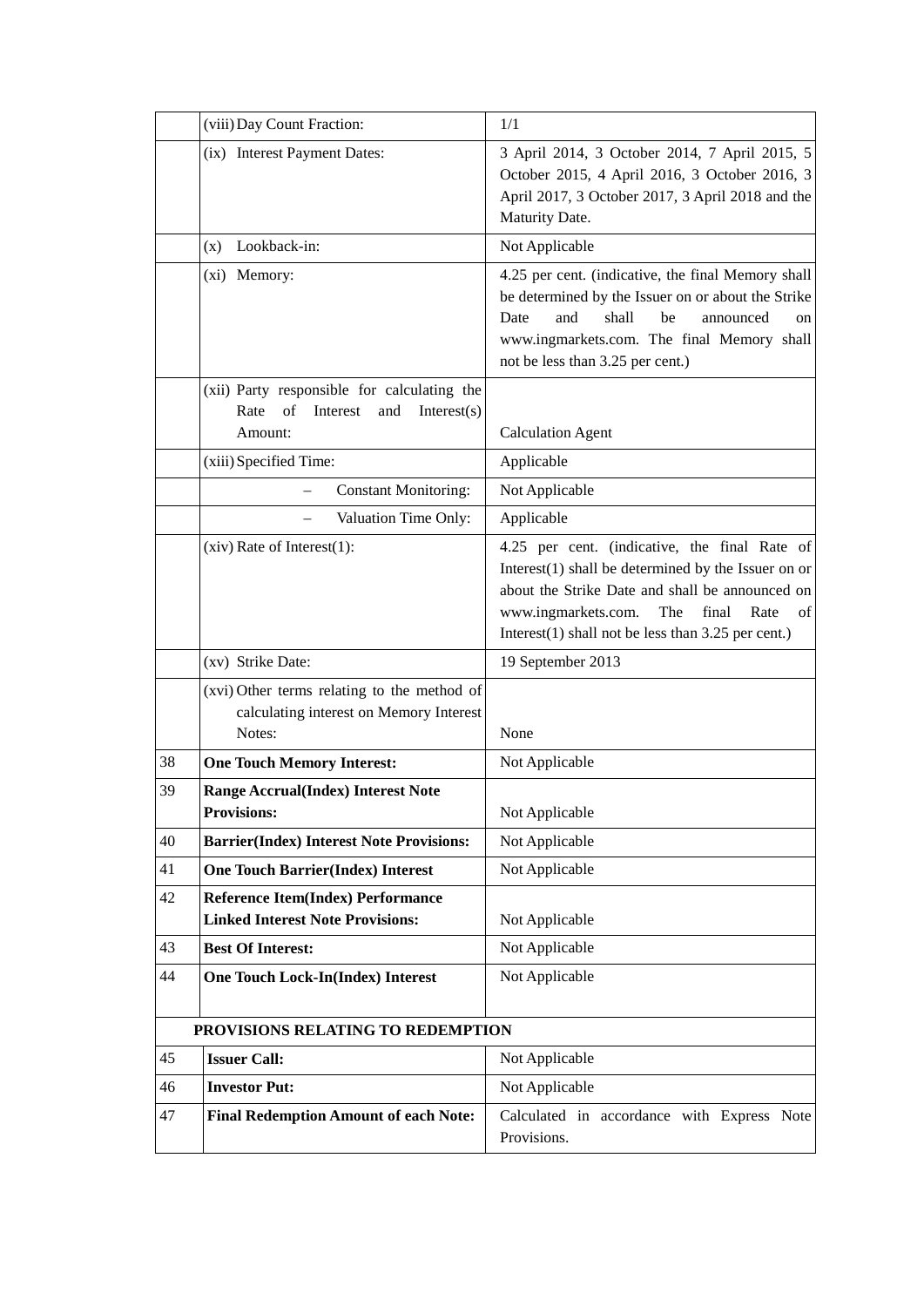| 48 | <b>Inflation Indexed Redemption Note</b><br><b>Provisions:</b>            | Not Applicable                                                                                                                                                                                                                                        |
|----|---------------------------------------------------------------------------|-------------------------------------------------------------------------------------------------------------------------------------------------------------------------------------------------------------------------------------------------------|
| 49 | <b>Inflation Indexed with Floor</b><br><b>Redemption Note Provisions:</b> | Not Applicable                                                                                                                                                                                                                                        |
| 50 | <b>Uncapped (Partial) Capital Protection</b><br><b>Note Provisions:</b>   | Not Applicable                                                                                                                                                                                                                                        |
| 51 | <b>Capped (Partial) Capital Protection Note</b><br><b>Provisions:</b>     | Not Applicable                                                                                                                                                                                                                                        |
| 52 | (Partial) Capital Protection With Knock-<br><b>Out Note Provisions:</b>   | Not Applicable                                                                                                                                                                                                                                        |
| 53 | (Partial) Capital Protection (Vanilla)<br><b>Note Provisions:</b>         | Not Applicable                                                                                                                                                                                                                                        |
| 54 | <b>Reverse Convertible Note Provisions:</b>                               | Not Applicable                                                                                                                                                                                                                                        |
| 55 | <b>Barrier Reverse Convertible Note</b><br><b>Provisions:</b>             | Not Applicable                                                                                                                                                                                                                                        |
| 56 | <b>Capped Outperformance Note</b><br><b>Provisions:</b>                   | Not Applicable                                                                                                                                                                                                                                        |
| 57 | <b>Capped Bonus Note Provisions:</b>                                      | Not Applicable                                                                                                                                                                                                                                        |
| 58 | <b>Express Note Provisions:</b>                                           | Applicable                                                                                                                                                                                                                                            |
|    | (i)<br>Asian-in:                                                          | Not Applicable                                                                                                                                                                                                                                        |
|    | Strike Level(k) Criterion:<br>(ii)                                        | Excess/Equal                                                                                                                                                                                                                                          |
|    | (iii) Business Day:                                                       | A day on which (i) commercial banks and foreign<br>exchange markets settle payments and are open<br>for general business (including dealing in foreign<br>exchange and foreign currency deposits) in<br>Stockholm and (ii) the TARGET System is open. |
|    | (iv) Leverage Put:                                                        | 100 per cent.                                                                                                                                                                                                                                         |
|    | Lookback-in:<br>(v)                                                       | Not Applicable                                                                                                                                                                                                                                        |
|    | (vi) Specified Time:                                                      | Applicable                                                                                                                                                                                                                                            |
|    | <b>Constant Monitoring:</b>                                               | Not Applicable                                                                                                                                                                                                                                        |
|    | Valuation Time Only:<br>$\qquad \qquad -$                                 | Applicable                                                                                                                                                                                                                                            |
|    | (vii) Redemption Barrier Provisions:                                      | Applicable                                                                                                                                                                                                                                            |
|    | Redemption Barrier applicable<br>to the Basket or to each<br>$Index(k)$ : | Index(k)                                                                                                                                                                                                                                              |
|    | Redemption Barrier Event:<br>$\overline{\phantom{0}}$                     | Less than                                                                                                                                                                                                                                             |
|    | <b>Redemption Barrier Event</b><br>Determination Day:                     | Valuation Date                                                                                                                                                                                                                                        |
|    | Redemption Barrier(Knock-<br>$in)(k)$ :                                   | Applicable                                                                                                                                                                                                                                            |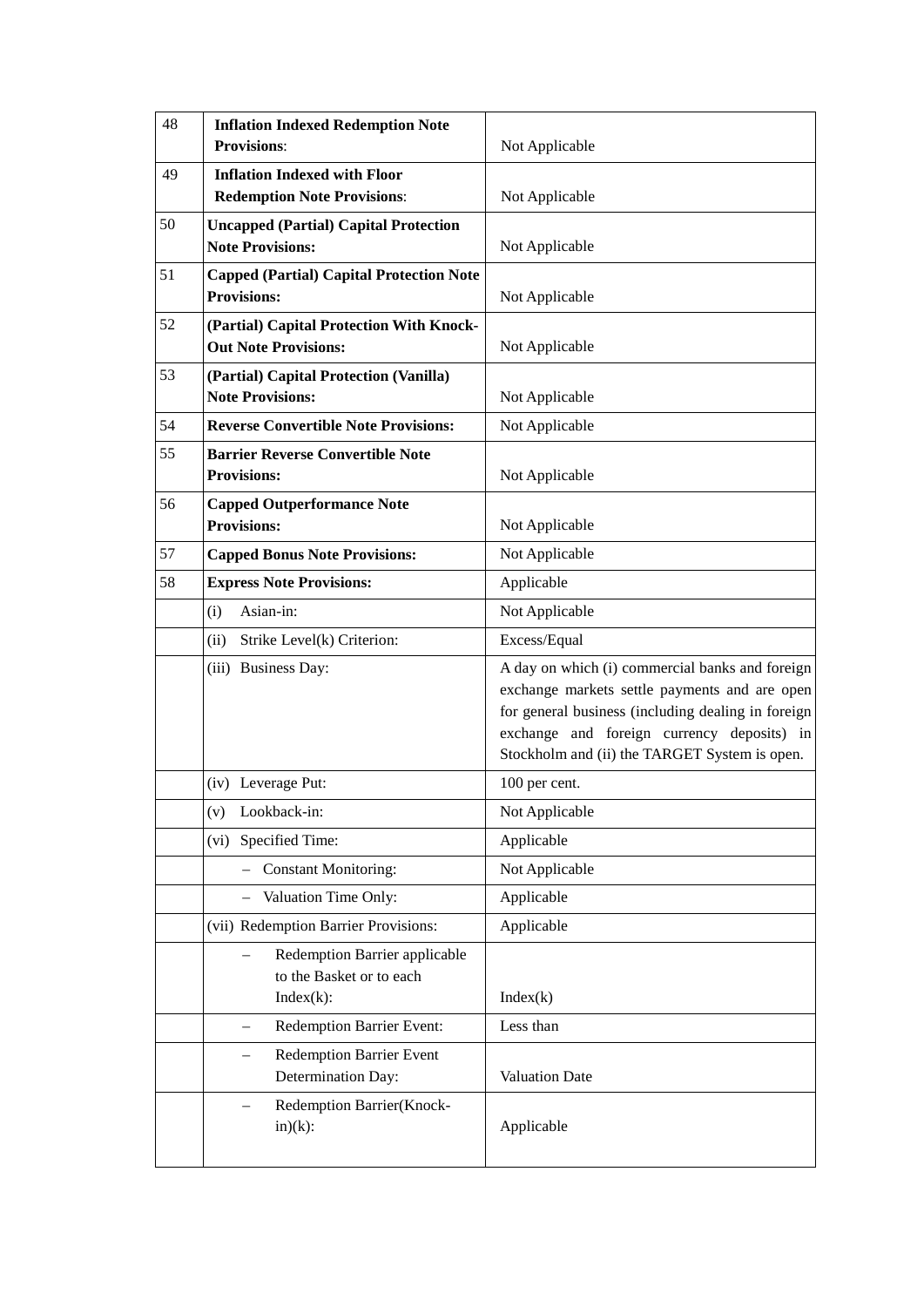|    | Redemption Barrier(Knock-in)<br>Percentage:                                                                                    |                                                                                                                              |
|----|--------------------------------------------------------------------------------------------------------------------------------|------------------------------------------------------------------------------------------------------------------------------|
|    |                                                                                                                                | 60 per cent.                                                                                                                 |
|    | <b>Redemption Barrier</b><br>Observation:                                                                                      | <b>Final Monitoring</b>                                                                                                      |
|    | Redemption Barrier Observation<br>Period Start Date:                                                                           | Not Applicable                                                                                                               |
|    | Redemption Barrier Observation<br>Period End Date:                                                                             | Not Applicable                                                                                                               |
|    | (viii) Strike Date:                                                                                                            | 19 September 2013                                                                                                            |
|    | (ix) Strike Level Percentage:                                                                                                  | 100 per cent.                                                                                                                |
|    | (x) Valuation Date:                                                                                                            | 19 September 2018                                                                                                            |
|    | (xi) Worst of:                                                                                                                 | Applicable                                                                                                                   |
| 59 | <b>Tracker Note Provisions:</b>                                                                                                | Not Applicable                                                                                                               |
| 60 | <b>Outperformance Note Provisions:</b>                                                                                         | Not Applicable                                                                                                               |
| 61 | <b>Bonus Note Provisions:</b>                                                                                                  | Not Applicable                                                                                                               |
| 62 | <b>Outperformance Bonus Note Provisions:</b>                                                                                   | Not Applicable                                                                                                               |
| 63 | <b>Twin-Win Note Provisions:</b>                                                                                               | Not Applicable                                                                                                               |
| 64 | <b>Warrant Note Provisions:</b>                                                                                                | Not Applicable                                                                                                               |
| 65 | <b>Spread Warrant Note Provisions:</b>                                                                                         | Not Applicable                                                                                                               |
| 66 | <b>Knock-Out Warrant Note Provisions:</b>                                                                                      | Not Applicable                                                                                                               |
| 67 | Other:                                                                                                                         |                                                                                                                              |
|    | Early Redemption Amount of each<br>(i)<br>Note payable on redemption for<br>taxation reasons or on Issuer event of<br>default: | Early Redemption Amount to be equal to Fair<br>Market Value as set out in Condition $7(e)(iv)$ of<br>the General Conditions. |
|    | Notice period (if other than as set out<br>(ii)<br>in the General Conditions):                                                 | As specified in the General Conditions.                                                                                      |
|    | (iii) Condition $7$ (i) of the<br>General<br>Conditions:                                                                       | Applicable                                                                                                                   |
|    | (iv) Unwind Costs<br>(with respect<br>to<br>Condition<br>7(k)<br>(Adjustments<br>and<br>Early Redemption):                     | Applicable                                                                                                                   |
|    |                                                                                                                                | PROVISIONS RELATING TO THE UNDERLYING INDICES OR BASKET OF INDICES                                                           |
| 68 | <b>Maturity Date Extension:</b>                                                                                                | Applicable                                                                                                                   |
|    | Number of Extension Business Days:                                                                                             | 8 Business Days                                                                                                              |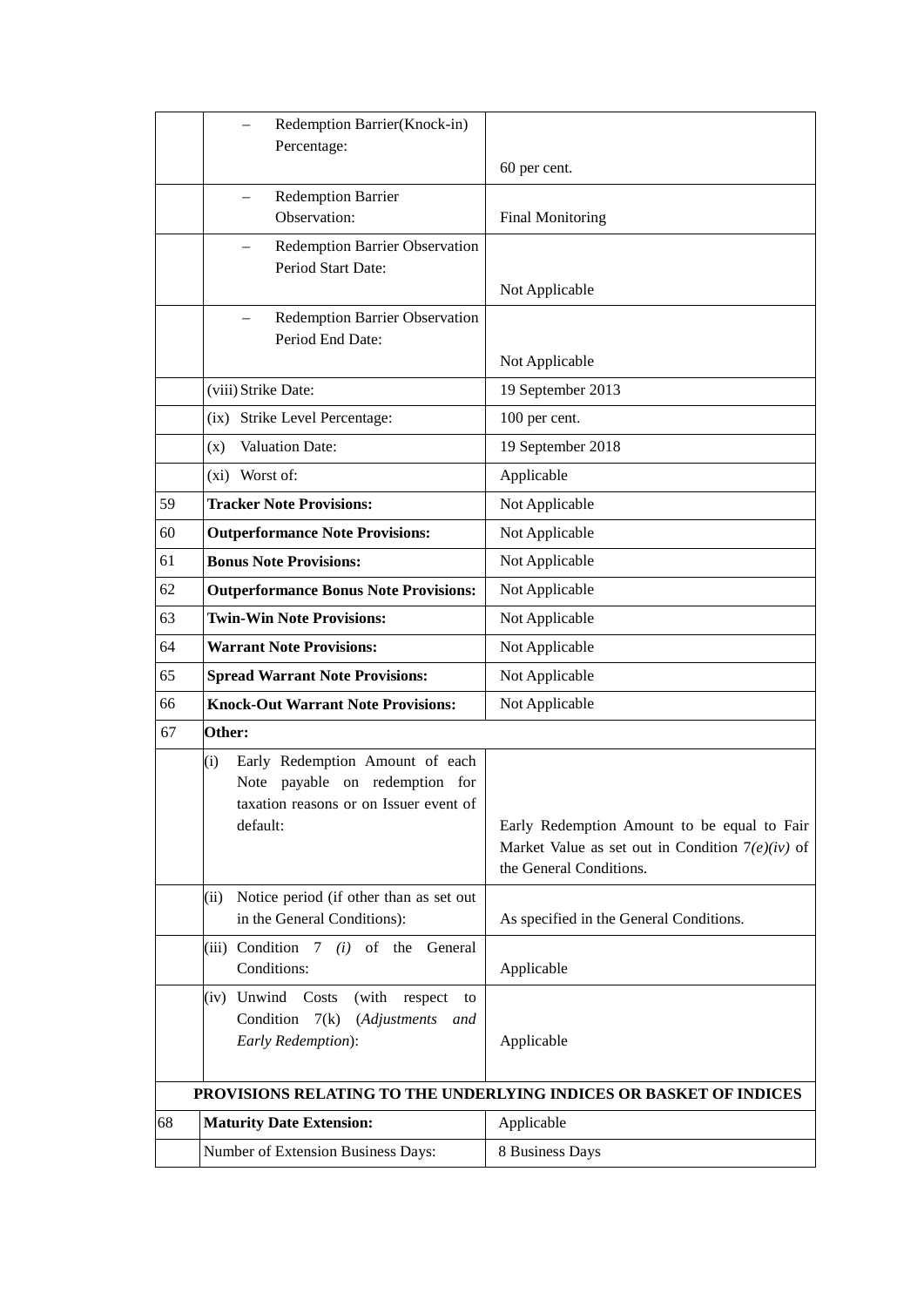| 69 | <b>Interest Payment Date Extension:</b>                                    | Applicable                                                                                                                                                   |
|----|----------------------------------------------------------------------------|--------------------------------------------------------------------------------------------------------------------------------------------------------------|
|    | Number of Extension Business Days:                                         | 8 Business Days                                                                                                                                              |
| 70 | <b>Automatic Early Redemption:</b>                                         | Applicable                                                                                                                                                   |
|    | <b>Automatic Early Redemption</b><br>Amount(t):                            | $CA \times CA$ Factor $\times$ 100%                                                                                                                          |
|    | Automatic Early Redemption Date(s):                                        | 7 April 2015, 5 October 2015, 4 April 2016, 3<br>October 2016, 3 April 2017, 3 October 2017 and<br>3 April 2018.                                             |
|    | Automatic Early Redemption Event:                                          | The Index Level of each and every Index in the<br>Basket at the Specified Time is greater than or<br>equal to the relevant Initial Index Level.              |
|    | <b>Automatic Early Redemption</b><br><b>Observation Period Start Date:</b> | Not Applicable                                                                                                                                               |
|    | <b>Automatic Early Redemption</b><br><b>Observation Period End Date:</b>   | Not Applicable                                                                                                                                               |
|    | Automatic Early Redemption Level(t):<br>$\overline{\phantom{0}}$           | Not Applicable                                                                                                                                               |
|    | Automatic Early Redemption Rate:                                           | Not Applicable                                                                                                                                               |
|    | <b>Automatic Early Redemption</b><br>Valuation Date(t):                    | September 2014, 19 March<br>2015,<br>21<br>19<br>September 2015, 21 March 2016, 19 September<br>2016, 20 March 2017, 19 September 2017 and 19<br>March 2018. |
|    | <b>Automatic Early Redemption</b><br>$\overline{\phantom{0}}$<br>Schedule: | Not Applicable                                                                                                                                               |
| 71 | <b>Averaging Disruption Provisions:</b>                                    | Postponement                                                                                                                                                 |
| 72 | <b>Basket Disruption Provisions:</b>                                       | Applicable                                                                                                                                                   |
|    | Common Scheduled Trading Days:<br>$\overline{\phantom{0}}$                 | Not Applicable                                                                                                                                               |
|    | Common Disrupted Days:                                                     | Not Applicable                                                                                                                                               |
|    | Individual Disrupted Days:                                                 | Applicable                                                                                                                                                   |
| 73 | <b>Definition of Additional Disruption</b><br><b>Event:</b>                |                                                                                                                                                              |
|    | Change in Law:<br>$\overline{\phantom{0}}$                                 | Applicable                                                                                                                                                   |
|    | Hedging Disruption:<br>$\qquad \qquad -$                                   | Applicable                                                                                                                                                   |
| 74 | <b>Cut-off Dates:</b>                                                      |                                                                                                                                                              |
|    | Automatic Early Redemption Cut-<br>Off Date:                               | Shall have the meaning given to it in the Index<br>Linked Notes Conditions.                                                                                  |
|    | <b>Observation Cut-Off Date:</b>                                           | Shall have the meaning given to it in the Index<br>Linked Notes Conditions.                                                                                  |
|    | Valuation Cut-Off Date:                                                    | Shall have the meaning given to it in the Index<br>Linked Notes Conditions.                                                                                  |
|    | Strike Cut-Off Date:                                                       | Shall have the meaning given to it in the Index<br>Linked Notes Conditions.                                                                                  |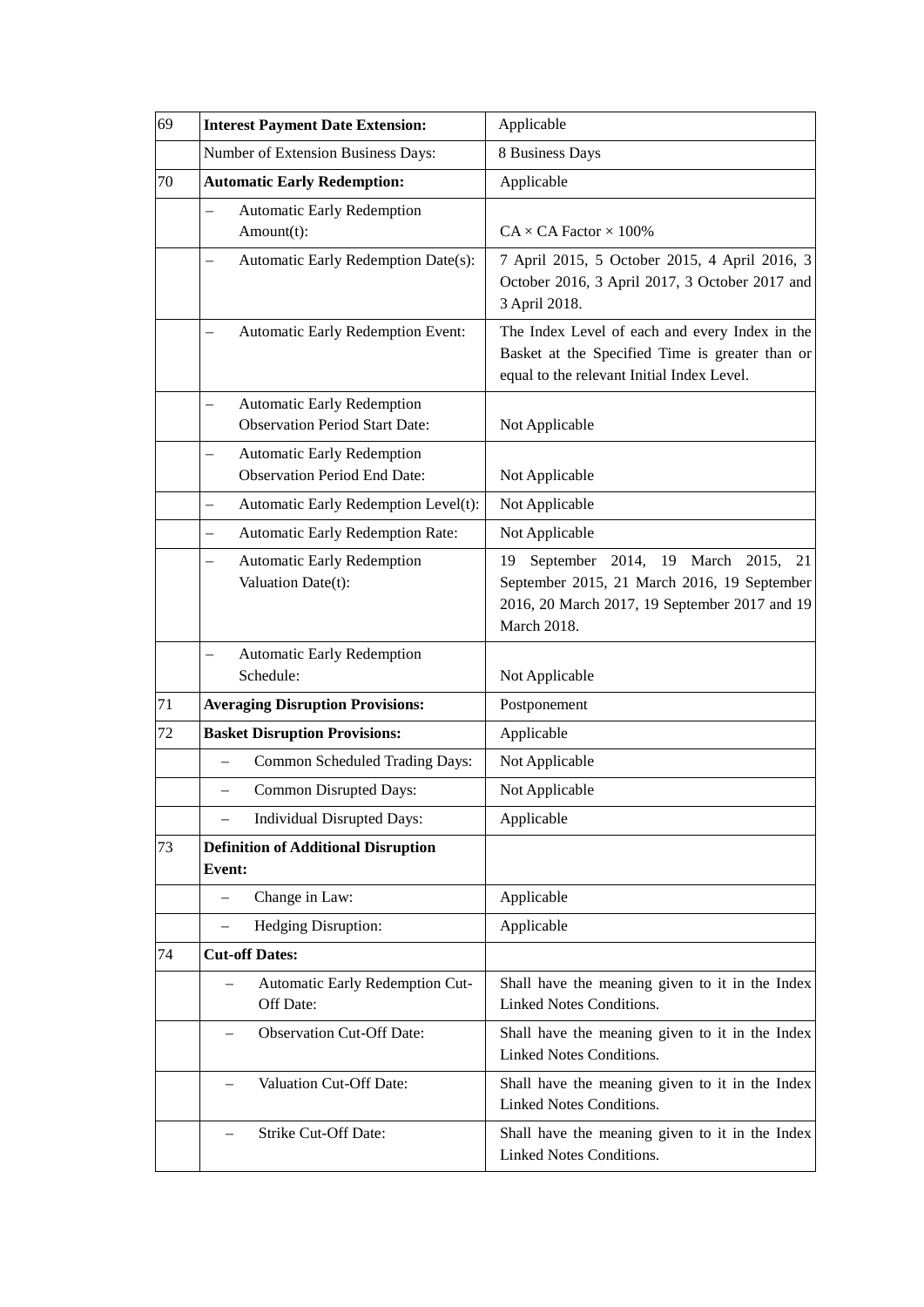| 75 | "Basket" means a basket composed of each Index in the relative proportion issued by each<br>Index Sponsor specified below: |                        |                          |                                                                                               |  |
|----|----------------------------------------------------------------------------------------------------------------------------|------------------------|--------------------------|-----------------------------------------------------------------------------------------------|--|
|    | <b>Index</b>                                                                                                               | <b>Bloomber Code</b>   | $\vert \mathbf{k} \vert$ | <b>Index Sponsor</b>                                                                          |  |
|    | <b>OMX</b> Stockholm 30<br>Index                                                                                           | OMX < Index            | $\mathbf{1}$             | Shall have the meaning given to it in<br>Condition 9 of the Index Linked Notes<br>Conditions. |  |
|    | S&P 500 Index                                                                                                              | SPX <index></index>    | $\overline{c}$           | Shall have the meaning given to it in<br>Condition 9 of the Index Linked Notes<br>Conditions. |  |
|    | <b>EURO Stoxx 50</b><br>Index                                                                                              | SX5E <index></index>   | 3                        | Shall have the meaning given to it in<br>Condition 9 of the Index Linked Notes<br>Conditions. |  |
|    | S&P/ASX 200 Index                                                                                                          | $AS51$ <index></index> | $\overline{4}$           | Shall have the meaning given to it in<br>Condition 9 of the Index Linked Notes<br>Conditions. |  |
|    | <b>GENERAL PROVISIONS APPLICABLE TO THE NOTES</b>                                                                          |                        |                          |                                                                                               |  |
| 76 | <b>Form of Notes:</b><br>Form:<br>(i)                                                                                      |                        | <b>Swedish Notes</b>     |                                                                                               |  |
|    | (ii) New Global Note:                                                                                                      |                        | N <sub>o</sub>           |                                                                                               |  |
| 77 | Additional Financial Centre(s) or other<br>special provisions relating to Payment Days:                                    |                        | <b>TARGET</b>            |                                                                                               |  |
| 78 | Talons for future Coupons to be attached to<br>Definitive Bearer Notes (and dates on which<br>such Talons mature):         |                        |                          | N <sub>0</sub>                                                                                |  |
| 79 | FX, BENCHMARK, FX CONVERTIBILITY EVENT, FX TRANSFERABILITY EVENT<br>AND TAX EVENT PROVISIONS                               |                        |                          |                                                                                               |  |
|    | <b>FX Provisions:</b><br>(i)                                                                                               |                        |                          | Not Applicable                                                                                |  |
|    | (ii) Benchmark Provisions:                                                                                                 |                        | Not Applicable           |                                                                                               |  |
|    | (iii) FX Convertibility Event Provisions:                                                                                  |                        |                          | Not Applicable                                                                                |  |
|    | (iv) FX Transferability Event Provisions:                                                                                  |                        |                          | Not Applicable                                                                                |  |
|    | <b>Tax Event Provisions:</b><br>(v)                                                                                        |                        |                          | Not Applicable                                                                                |  |
| 80 | <b>INFLATION LINKED PROVISIONS:</b>                                                                                        |                        | Not Applicable           |                                                                                               |  |

Signed on behalf of the Issuer:

ING BANK N.V.

| By: |                 | By: |                 |
|-----|-----------------|-----|-----------------|
|     | Duly authorised |     | Duly authorised |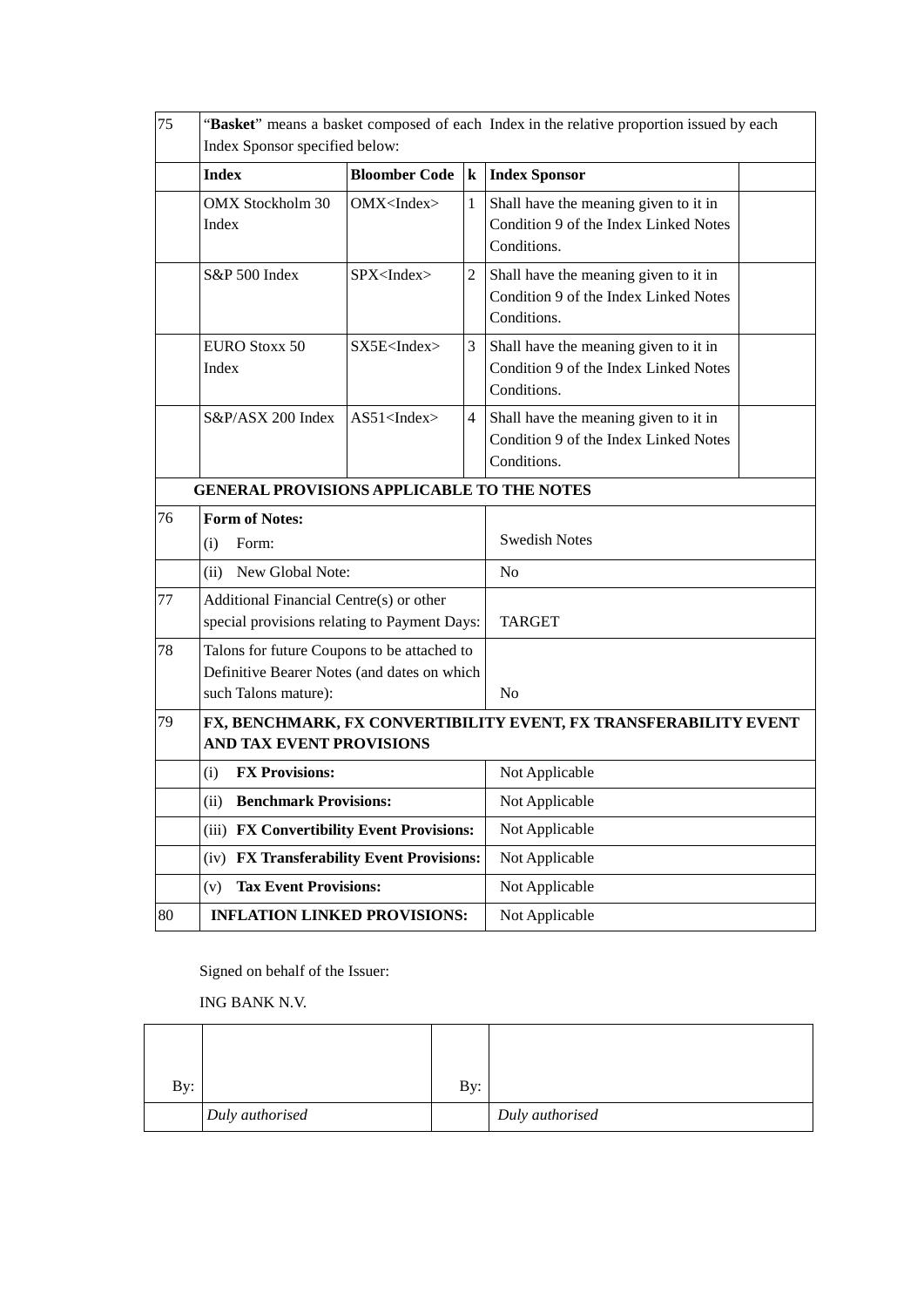# **PART B – OTHER INFORMATION**

# **1 LISTING**

| (i) Listing:                             | NASDAQ OMX                                                                                                                                              |
|------------------------------------------|---------------------------------------------------------------------------------------------------------------------------------------------------------|
| (ii) Admission to trading:               | Application will be made for the Notes to be admitted to trading<br>on NASDAQ OMX with effect from the Issue Date or as soon as<br>possible thereafter. |
| (iii) As-if-and-when-issued-<br>trading: | Not Applicable                                                                                                                                          |

## **2 RATINGS**

| Ratings: | The $\perp$<br>: Notes will not be rated |
|----------|------------------------------------------|
|----------|------------------------------------------|

## **3 INTERESTS OF NATURAL AND LEGAL PERSONS INVOLVED IN THE OFFER**

Save for any fees payable to the Dealers, so far as the Issuer is aware, no person involved in the issue of the Notes has an interest material to the offer. The Dealers and their affiliates have engaged, and may in the future engage, in investment banking and/or commercial banking transactions with, and may perform other services for, the Issuer and its affiliates in the ordinary course of business.

# **4 REASONS FOR THE OFFER, ESTIMATED NET PROCEEDS AND TOTAL EXPENSES**

| (i) Reasons for the offer:     | See "Use of Proceeds" wording in the Level 1 Programme<br>Prospectus. |
|--------------------------------|-----------------------------------------------------------------------|
| (ii) Estimated total expenses: | SEK 1,500 Listing Fee<br>SEK 5,000 Annual Fee                         |

#### **5 DETAILS OF UNDERLYING INDEX/INDICES**

The return on the Notes is linked to the performance of the underlying Indices. Each of the levels of the Indices, may go down as well as up throughout the life of the Notes. Fluctuations in the levels of the Indices will affect the value of and return on the Notes. A negative performance of any of the Indices might have an adverse effect on the value of and the return on the Notes.

Details of the past and further performance of the Indices in the Basket and their volatility can be obtained from:

- In respect of Index(1); [http://www.bloomberg.com/quote/OMX:IND](http://en.indices.cc/indices/details/rdu/) and Bloomberg page: OMX <Index>;
- In respect of Index(2); http://www.bloomberg.com/quote/SPX:IND and Bloomberg page: SPX <Index>;
- In respect of Index(3); http://www.stoxx.com/indices/index\_information.html?symbol=sx5E and Bloomberg page: SX5E <Index>; and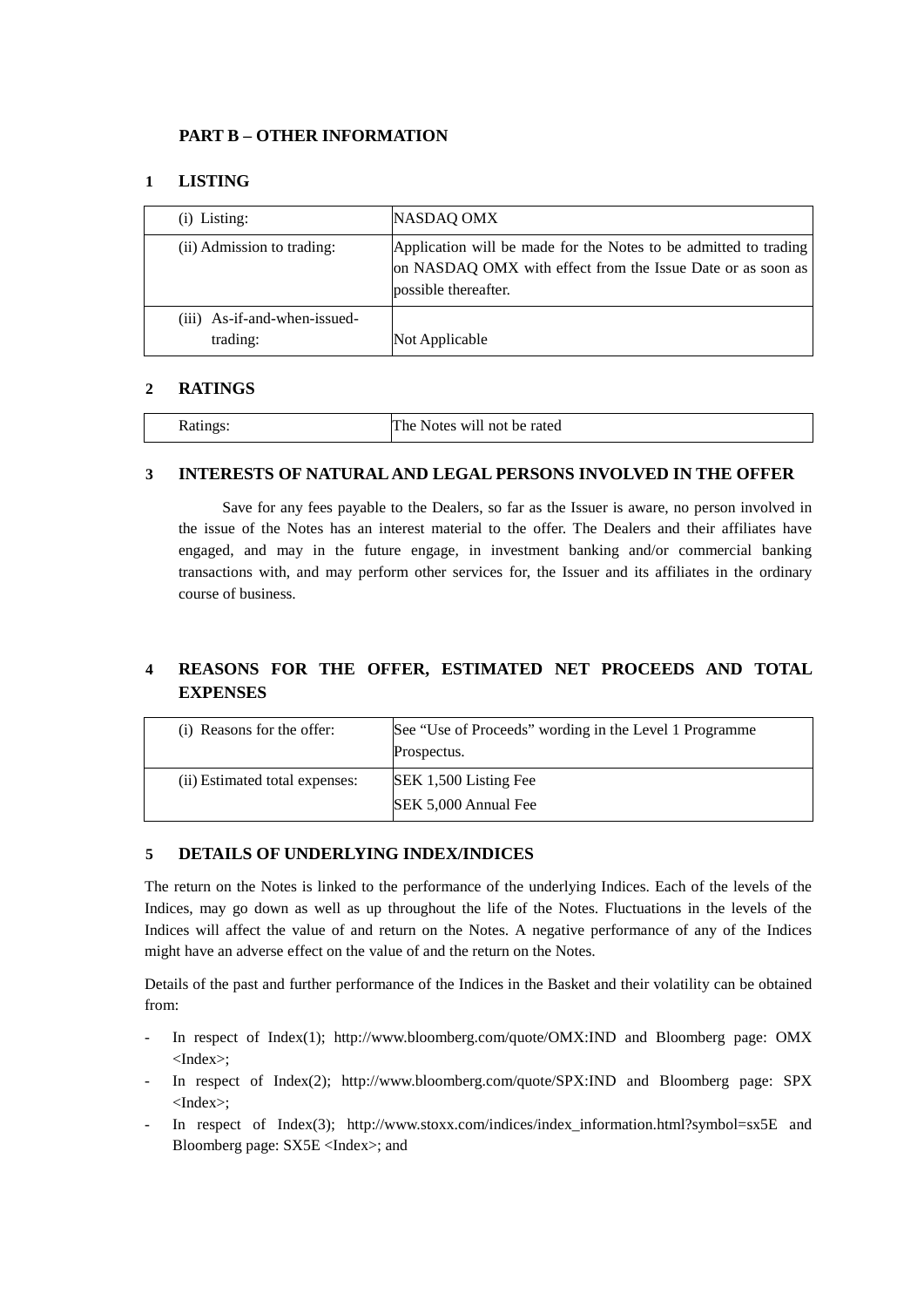- In respect of Index(4); http://www.bloomberg.com/quote/AS51:IND and Bloomberg page: AS51 <Index>.

# **6 POST-ISSUANCE INFORMATION**

Post-issuance information in relation to the Notes will be made available on www.ingmarkets.com. There is no assurance that the Issuer will continue to provide such information for the life of the Notes.

# **7 OPERATIONAL INFORMATION**

| (i)  | ISIN Code:                                                                                                                                                                                                                   | SE0005334067                                                                        |
|------|------------------------------------------------------------------------------------------------------------------------------------------------------------------------------------------------------------------------------|-------------------------------------------------------------------------------------|
| (ii) | Common Code:                                                                                                                                                                                                                 | Not Applicable                                                                      |
|      | (iii) Other relevant code:                                                                                                                                                                                                   | AE4297                                                                              |
|      | (iv) Any clearing system(s) other<br>than Euroclear Bank SA/NV<br>and Clearstream Banking,<br>société anonyme, Euroclear<br>Netherlands and the<br>Depository Trust Company<br>and the relevant<br>identification number(s): | Euroclear Sweden AB, Klarabergsviadukten 63, Box 191, 101 23,<br>Stockholm, Sweden  |
| (v)  | Delivery:                                                                                                                                                                                                                    | Delivery against payment                                                            |
|      | (vi) Names and addresses of<br>additional Paying Agent(s)<br>(if any):                                                                                                                                                       | Skandinaviska Enskilda Banken AB (publ.)<br>Kungsträdgårdsgatan<br>106 40 Stockholm |
|      | (vii) Name and address of<br>Calculation Agent (if other<br>than the Issuer or<br>Guarantor):<br>(viii) Name and address of Finnish                                                                                          | Not Applicable                                                                      |
|      | Registrar/Norwegian<br>Registrar/Swedish Registrar:                                                                                                                                                                          | Euroclear Sweden AB, Klarabergsviadukten 63, Box 191, 101 23,<br>Stockholm, Sweden  |
|      | (ix) Name and address of Finnish<br>Issuing Agent/Norwegian<br>Issuing Agent/Swedish<br><b>Issuing Agent:</b>                                                                                                                | Skandinaviska Enskilda Banken AB (publ.)<br>Kungsträdgårdsgatan<br>106 40 Stockholm |
| (x)  | Intended to be held in a<br>manner which would allow<br>Eurosystem eligibility:                                                                                                                                              | No                                                                                  |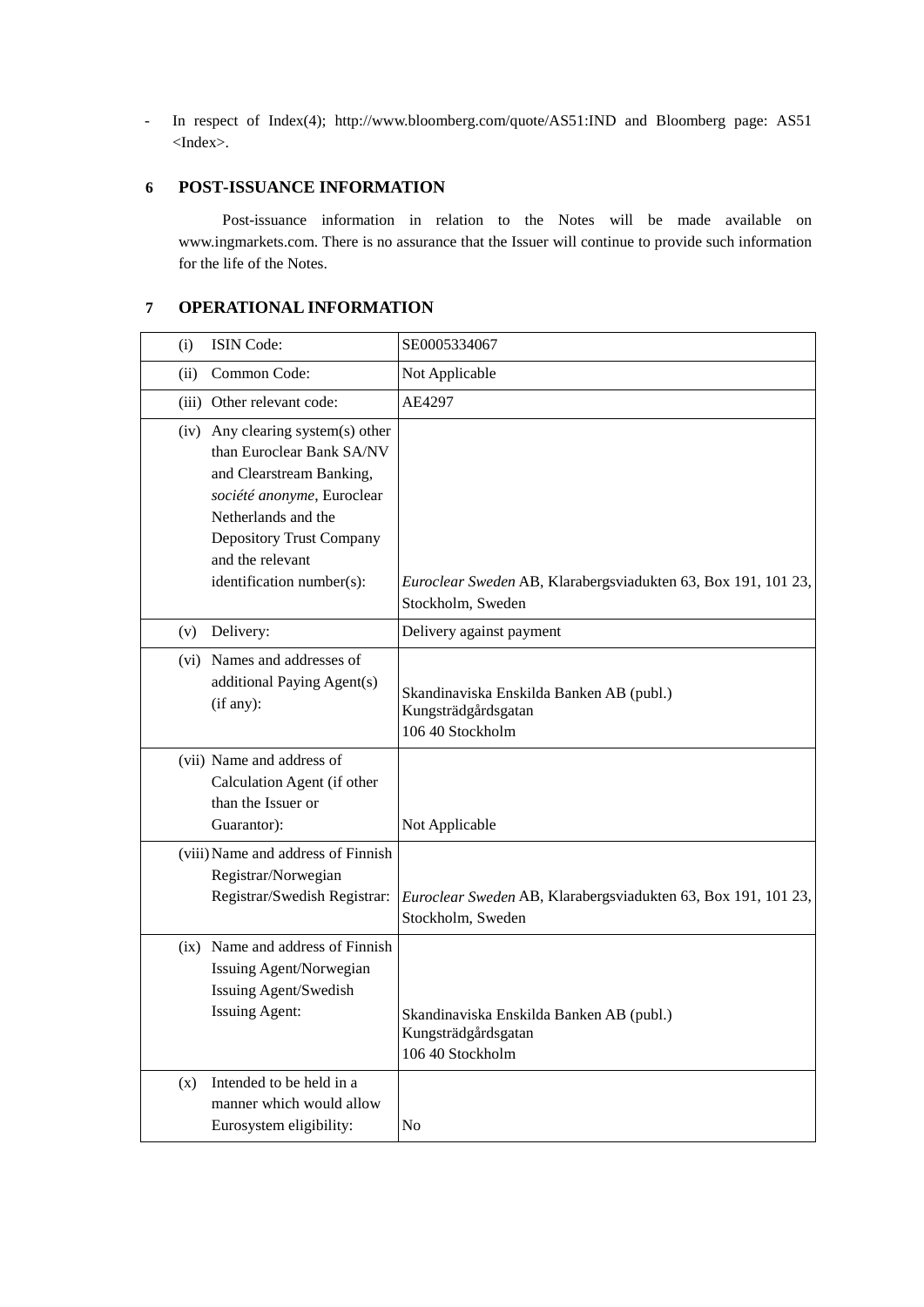# **8 DISTRIBUTION**

| (i)  | Method of distribution:                        | Non-syndicated                                                                                                                                                                                                                                                                                                                                                                                                                                                                                                                                                                                                                                                                                                                                                       |
|------|------------------------------------------------|----------------------------------------------------------------------------------------------------------------------------------------------------------------------------------------------------------------------------------------------------------------------------------------------------------------------------------------------------------------------------------------------------------------------------------------------------------------------------------------------------------------------------------------------------------------------------------------------------------------------------------------------------------------------------------------------------------------------------------------------------------------------|
| (ii) | If non-syndicated, name of<br>relevant Dealer: | The Notes are not being underwritten by any Dealer(s).                                                                                                                                                                                                                                                                                                                                                                                                                                                                                                                                                                                                                                                                                                               |
|      | (iii) Total commission and concession:         | (a) Distribution fee: 4.00 per cent. upfront (indicative, the final<br>Distribution fee will not be higher than 4.00 per cent.); and<br>(b) a commission may be charged to investors by the distributor<br>and/or financial intermediary. Further information can be<br>obtained from the distributor.                                                                                                                                                                                                                                                                                                                                                                                                                                                               |
|      | (iv) U.S. Selling Restrictions:                | Not Applicable                                                                                                                                                                                                                                                                                                                                                                                                                                                                                                                                                                                                                                                                                                                                                       |
| (v)  | ERISA:                                         | Not Applicable                                                                                                                                                                                                                                                                                                                                                                                                                                                                                                                                                                                                                                                                                                                                                       |
|      | (vi) Additional selling restrictions:          | Not Applicable                                                                                                                                                                                                                                                                                                                                                                                                                                                                                                                                                                                                                                                                                                                                                       |
|      | (vii) Non-Exempt Offer:                        | An offer of the Notes may be made by the Issuer and<br>Skandiabanken AB (publ) (together the "Initial Authorised<br>Offerors") and any additional financial intermediaries who have<br>or obtain the Issuer's consent to use the Prospectus in connection<br>with the Non-Exempt Offer and who are identified on the Issuer's<br>website at https://www.ingmarkets.com/en-nl/ing-markets/ as an<br>Authorised Offeror (together, being persons to whom the Issuer<br>has given consent, the "Authorised Offerors") other than<br>pursuant to Article 3(2) of the Prospectus Directive in Sweden<br>(the "Public Offer Jurisdiction") during the period from 12<br>August 2013 until 13 September 2013 (the "Offer Period"). See<br>further paragraph 9 (xiii) below. |
|      | (viii) General Consent:                        | Not Applicable                                                                                                                                                                                                                                                                                                                                                                                                                                                                                                                                                                                                                                                                                                                                                       |

# **9 GENERAL**

| (i)  | Total amount of the offer; if the<br>amount is not fixed, description<br>of the arrangements and time for<br>announcing the definitive amount<br>to the public: | A minimum of SEK 20,000,000 (The final Aggregate Nominal<br>Amount shall be determined by the Issuer in its sole and absolute<br>discretion, taking the number of allocations into consideration.<br>The final Aggregate Nominal Amount shall be announced on or<br>about the Strike Date on www.ingmarkets.com). |
|------|-----------------------------------------------------------------------------------------------------------------------------------------------------------------|-------------------------------------------------------------------------------------------------------------------------------------------------------------------------------------------------------------------------------------------------------------------------------------------------------------------|
| (ii) | Conditions to which the offer is<br>subject:                                                                                                                    | Offers of the Notes are conditional on their issue. As between the<br>Authorised Offerors and their customers, offers of the Notes are<br>further subject to conditions as may be agreed between them<br>and/or as specified in the arrangements in place between them.                                           |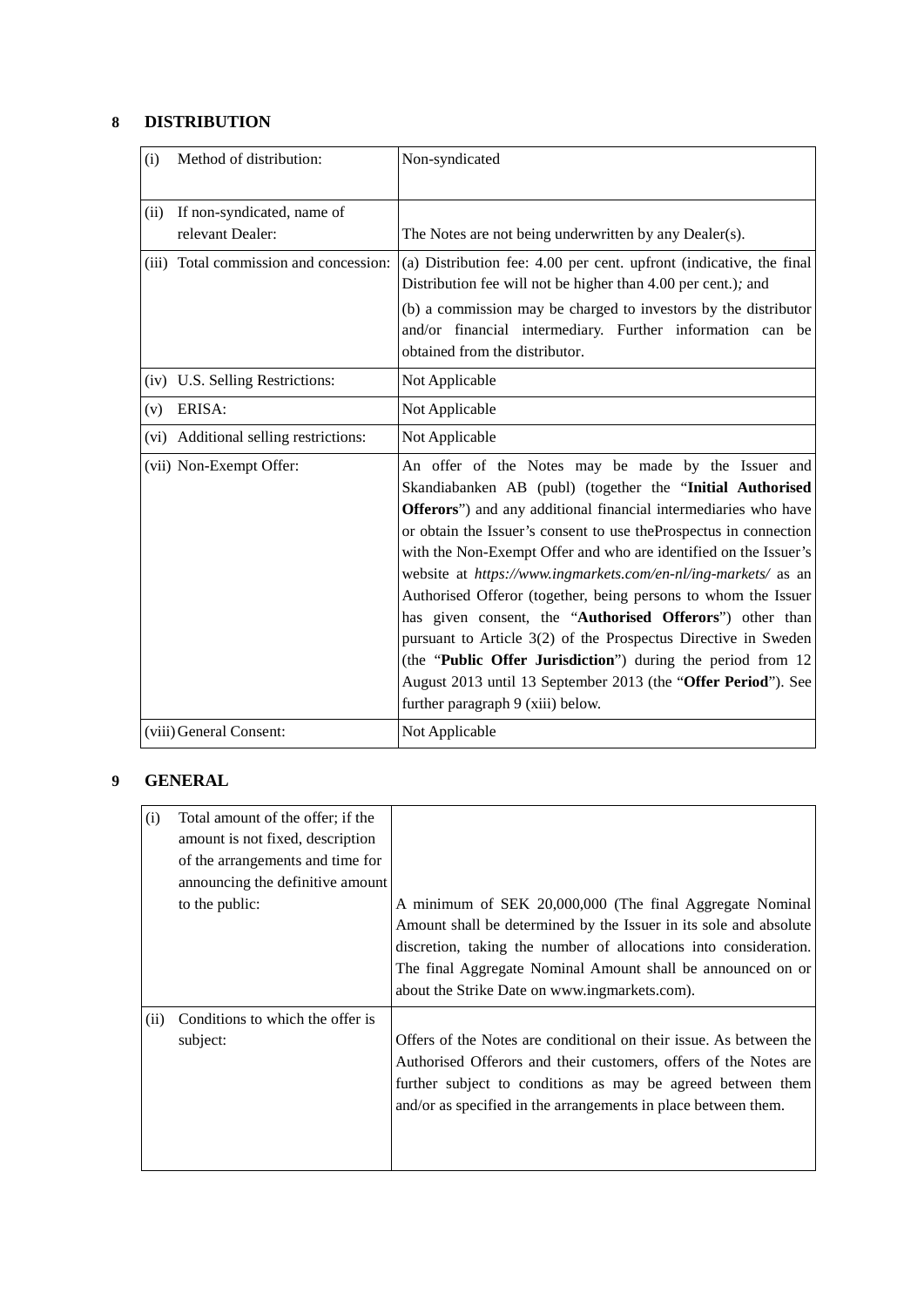|     | (iii) Description of the application                                                                                                                                  |                                                                                                                                                                                                                                                                                                                                                                                                                                                                                                                                                    |
|-----|-----------------------------------------------------------------------------------------------------------------------------------------------------------------------|----------------------------------------------------------------------------------------------------------------------------------------------------------------------------------------------------------------------------------------------------------------------------------------------------------------------------------------------------------------------------------------------------------------------------------------------------------------------------------------------------------------------------------------------------|
|     | process:                                                                                                                                                              | A prospective Noteholder should contact the applicable Authorised<br>Offeror in the applicable Public Offer Jurisdiction prior to the end<br>of the Offer Period. A prospective Noteholder will subscribe for<br>the Notes in accordance with the arrangements existing between<br>such Authorised Offeror and its customers relating to the<br>subscription of securities generally. Noteholders will not be<br>required to enter into any contractual arrangements directly with<br>the Issuer in connection with the subscription of the Notes. |
|     | (iv) Description of possibility to<br>reduce subscriptions:                                                                                                           | Investors may not be allocated all of the Notes for which they<br>apply. The offering may, at the discretion of the Issuer, be<br>cancelled at any time prior to the Issue Date.                                                                                                                                                                                                                                                                                                                                                                   |
| (v) | Manner for refunding excess<br>amount paid by applicants:                                                                                                             | Not Applicable                                                                                                                                                                                                                                                                                                                                                                                                                                                                                                                                     |
|     | (vi) Minimum and/or maximum<br>amount of application:                                                                                                                 | Not Applicable                                                                                                                                                                                                                                                                                                                                                                                                                                                                                                                                     |
|     | (vii) Method and time limit for paying<br>up the securities and for delivery<br>of the Notes:                                                                         | Investors will be notified by the relevant Authorised Offeror of<br>their allocations of Notes and the settlement arrangements in<br>respect thereof. The Notes will be issued on the Issue Date against<br>payment to the Issuer of the net subscription moneys.                                                                                                                                                                                                                                                                                  |
|     | (viii) Manner and date on which<br>public:                                                                                                                            | results of the offer are to be made Investors will be notified by the Issuer or any applicable financial<br>intermediary of their allocations of Notes and the settlement<br>procedures in respect thereof on or around the Strike Date.                                                                                                                                                                                                                                                                                                           |
|     | (ix) Procedure for exercise of any<br>right of pre-emption, the<br>negotiability of subscription<br>rights and the treatment of<br>subscription rights not exercised: | The terms of the Public Offer do not provide for a procedure for<br>the exercise of any right of pre-emption or negotiability of<br>subscription rights.                                                                                                                                                                                                                                                                                                                                                                                           |
| (x) | Categories of potential investors<br>to which the Notes are offered<br>and whether tranche(s) have been<br>reserved for certain countries.                            | Offers may be made by the Authorised Offerors in the Public Offer<br>Jurisdiction to any person during the Offer Period. In other<br>European Economic Area countries and in all jurisdictions<br>(including the Public Offer Jurisdiction) outside of the Offer<br>Period, offers will only be made by the Issuer pursuant to an<br>exemption under the Prospectus Directive, as implemented in such<br>countries. All offers of the Notes will be made in compliance with<br>all applicable laws and regulations.                                |